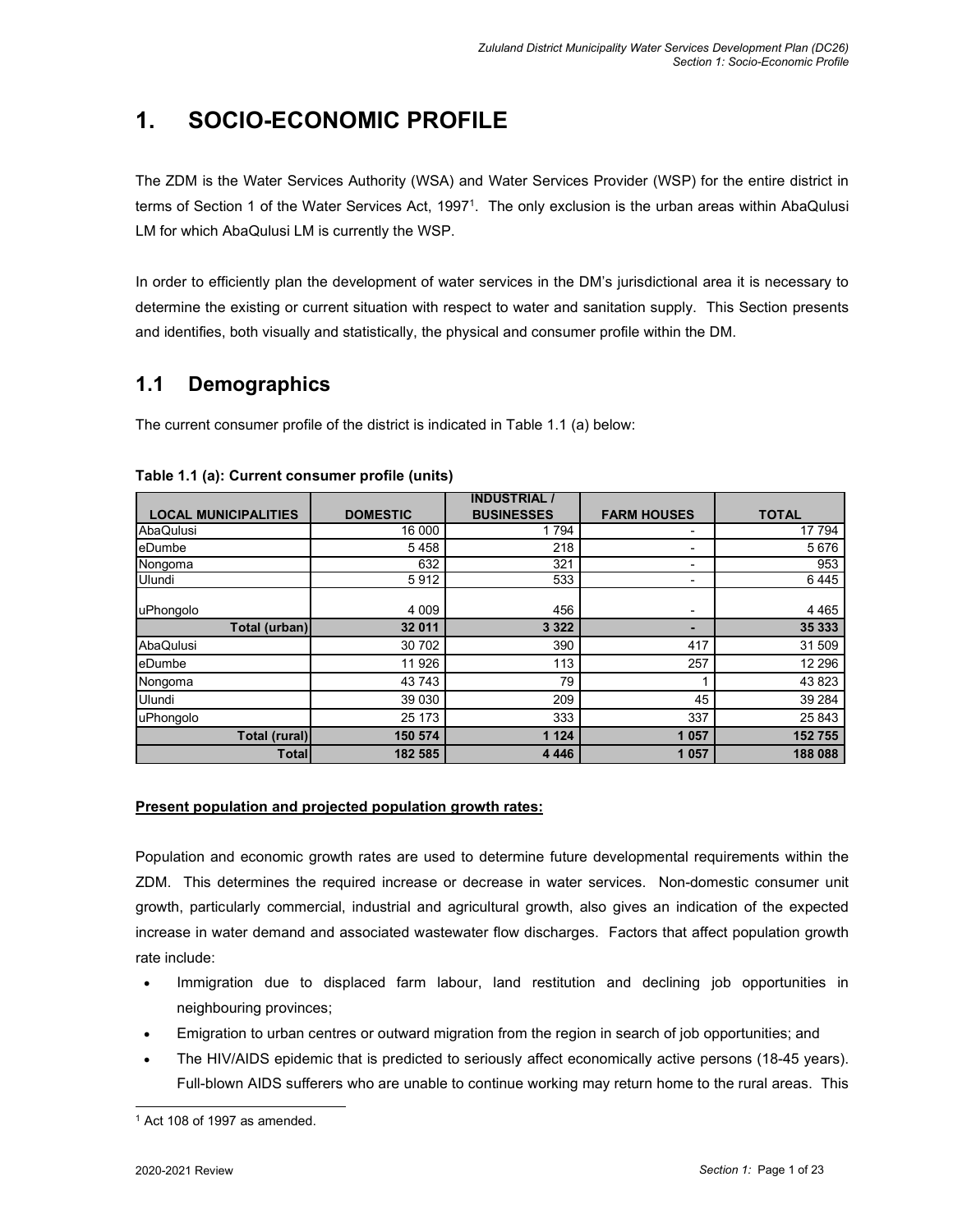may be an internal urban/rural shift, or migration from urban areas outside the DM. With the prevalence of HIV/AIDS, especially in KZN, it is important to ensure adequate water services provision in the rural areas.

The current consumer profile of the district reflect an updated household count which was done by ZDM from aerial photography taken in 2016 by National Geo-spatial Information (NGI). A total of **182 585 households** and **1 057 farm houses** were captured, bringing the total dwellings in ZDM to **183 642.** 

Although this is only 465 households more than what the total household count was for 2013, there were many household ruins in the rural areas where dwellings were either abandoned or people have relocated. A comparison between the various households counts since 2001 is shown in the table below. This indicates the reduction in households over the past 17 years.

| <b>YEAR FLOWN</b>                      | <b>2013 Count</b> | <b>2016 Count</b> | Diff in HH from 2013 count |
|----------------------------------------|-------------------|-------------------|----------------------------|
| 2001                                   | 90 096            | 85 091            | -5 005                     |
| 2007                                   | 40 768            | 38 607            | $-2161$                    |
| 2010                                   | 15 807            | 14 7 17           | $-1090$                    |
| 2013                                   | 36 506            | 33 666            | $-2840$                    |
| 2016                                   | N/A               | 11 561            |                            |
| Overall increase in HH from 2013 count | 465               |                   |                            |

#### **Table 1.1 (b): Household Count Analysis Table (2001-2016)**

The above table can be reviewed in graph format in the following chart.



#### **Figure 1.1: Household Count Analysis Graph (2001-2016)**

From a spatial perspective, the following map indicates the number of households per square kilometer for 2016 compared with the number of households from 2013. The yellow and light green areas shows a strong decline in dwellings, whereas blue indicates a strong increase in households.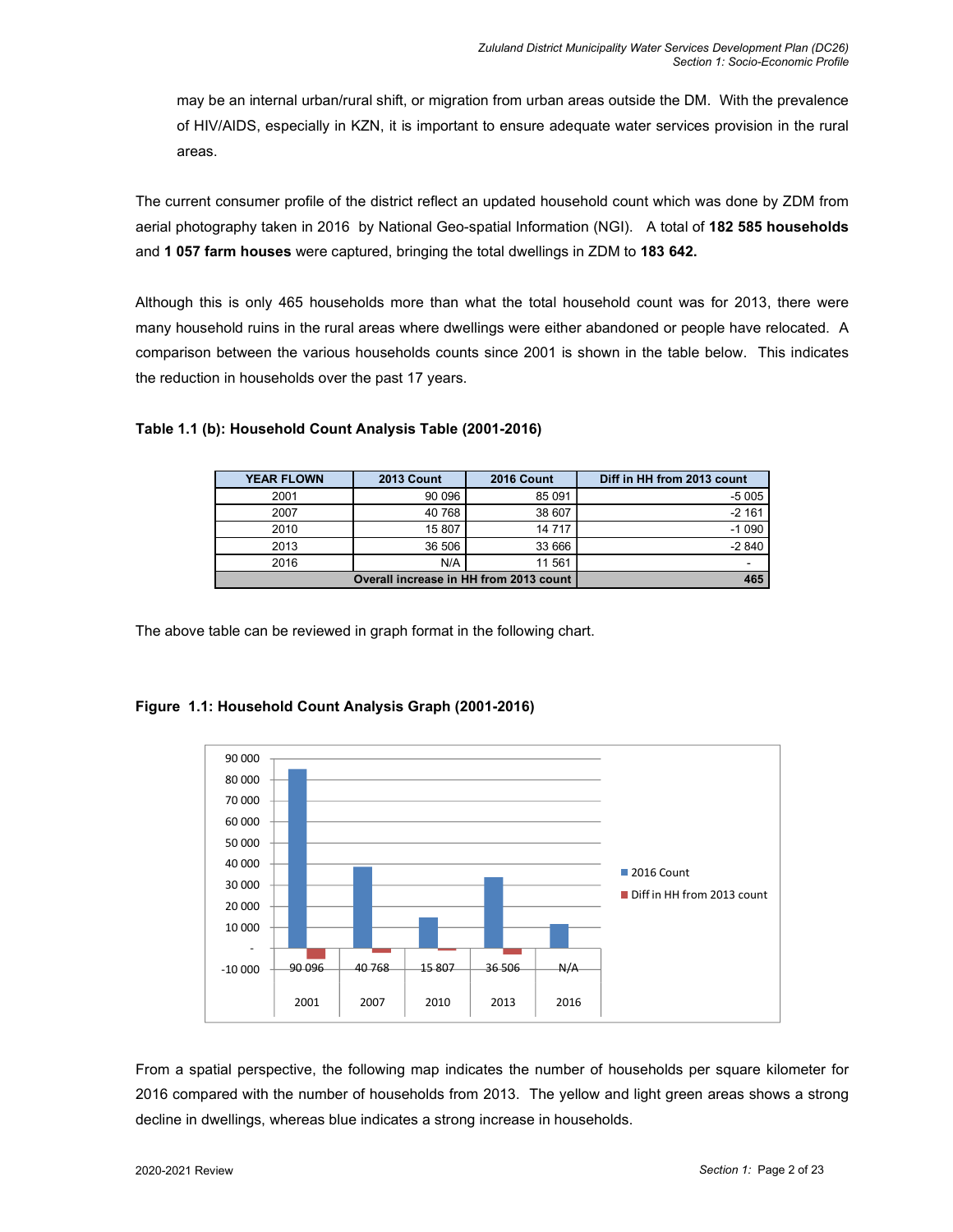When the new household count of 11 561 from 2013 to 2016 is considered, it represents an increase in the number of households of 6.31% over 3 years. An **annual average household growth of 2.1%** is therefore evident over the period from 2013 to 2016, which is less than the 3.6% increase from the period 2009-2013. The period from 2005/2006 to 2009 shows an average annual household growth of 3.7%. There is therefore a slight decreasing trend in the household growth over the past 10 years in ZDM.





Due to the spatial analysis requirements for water and sanitation provision at household level, ZDM uses its own household data set which contains actual household positions as opposed to numerical values provided by STATSSA per enumeration area. Households and defined by and projects are implement per local settlement areas as defined by the ward councillors, and these settlements areas don't always coincide with the enumeration area boundaries of STATSSA. It is therefore impossible to correlate the enumeration areas with settlement areas and derive household statistics between the two data sets.

STATSSA has released the interim 2016 Community Survey statistics per local municipality, and the estimated number of households for the 2016 community survey is slightly higher than the spatial household count for ZDM. A comparison table between the 2011 census data and the 2016 community survey details can be seen in Table 1.1 (a) below.

|                           | <b>HOUSEHOLDS</b> |         | <b>POPULATION</b> |         | <b>Ave Households Size</b> |      |
|---------------------------|-------------------|---------|-------------------|---------|----------------------------|------|
| <b>Local Municipality</b> | 2011              | 2016    | 2011              | 2016    | 2011                       | 2016 |
| AbaQulusi                 | 43 299            | 51 472  | 224 998           | 241 196 | 4.90                       | 4.70 |
| eDumbe                    | 16 138            | 17415   | 85 0 22           | 89 614  | 5.10                       | 5.10 |
| Nongoma                   | 34 34 1           | 36 409  | 200 948           | 211 892 | 5.70                       | 5.80 |
| Ulundi                    | 35 198            | 38 553  | 264 765           | 205 762 | 5.40                       | 5.30 |
| uPongolo                  | 28 7 7 2          | 34 667  | 153 727           | 143 845 | 4.40                       | 4.10 |
| Total                     | 157 748           | 178 516 | 929 461           | 892 310 | 5.10                       | 5.00 |

#### **Table 1.1 (d): STATSSA 2016 Community Survey**

For population analysis, the 2011 Census figures will however be applied to the ZDM household count as per local municipality.

A comparison table between households captured from 2009, 2013 and the 2016 aerial photography can be reviewed in Table 1.1(b) and Figure 1.1 (a):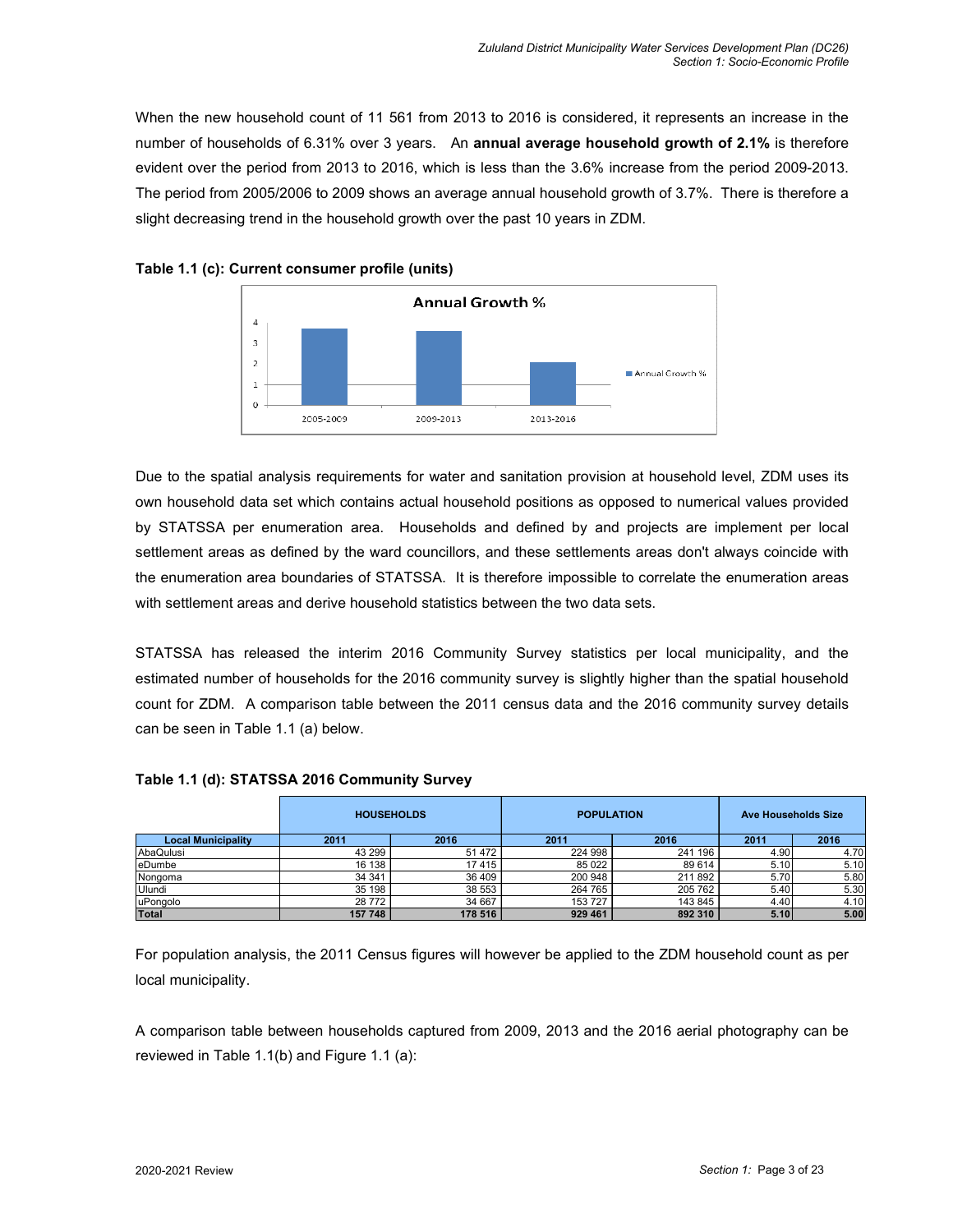#### **Table 1.1 (e): Household and Population Figures**

|                              | Actual Household Statistics (Captured from aerial photography over 4 consequtive periods) vs CENSUS Data |                         |        |                                                  |        |                  |      |          |                                 |                     |                                    |                                               |                                            |
|------------------------------|----------------------------------------------------------------------------------------------------------|-------------------------|--------|--------------------------------------------------|--------|------------------|------|----------|---------------------------------|---------------------|------------------------------------|-----------------------------------------------|--------------------------------------------|
| Local<br><b>Municipality</b> | 2006                                                                                                     | ົ<br>2009<br>ERIAI<br>૬ | ş<br>ន | ெ<br>₽<br>2<br>ន<br>面<br>$\overline{\mathbf{c}}$ | 은<br>ន | ົ<br>ူ<br>ន<br>岳 | 2014 | ې<br>ខ្ល | 5<br>흥<br>o<br>ڥ<br>ō<br>ò<br>ਨ | டை<br>2016<br>ERIAL | Annual<br>household<br>growth rate | Average<br><b>Population</b><br>per household | <b>Total</b><br><b>Population</b><br>(ZDM) |
| AbaQulusi                    | 36 069                                                                                                   | 40 30 2                 |        |                                                  |        | 45918            |      |          |                                 | 47 119              | 0.9%                               | 4.90                                          | 230 883                                    |
| eDumbe                       | 15 0 11                                                                                                  | 16 880                  |        |                                                  |        | 16 671           |      |          |                                 | 17 641              | 1.9%                               | 5.10                                          | 89 969                                     |
| Nongoma                      | 34 056                                                                                                   | 38 171                  |        |                                                  |        | 45 670           |      |          |                                 | 44 376              | $-0.9%$                            | 4.40                                          | 195 254                                    |
| Ulundi                       | 35 309                                                                                                   | 37 365                  |        |                                                  |        | 46 450           |      |          |                                 | 44 987              | $-1.1%$                            | 5.70                                          | 256 426                                    |
| uPongolo                     | 22 098                                                                                                   | 25 136                  |        |                                                  |        | 28 4 68          |      |          |                                 | 29 5 19             | 1.2%                               | 5.40                                          | 159 403                                    |
| <b>Total</b>                 | 142 543                                                                                                  | 157 854                 |        | 157 748                                          |        | 183 177          |      |          | 178 516                         | 183 642             | 0.41%                              | 5.10                                          | 931 935                                    |

**To summarise the above outcomes, the current household count for ZDM taken from the 2016 household count, is 183 642, with a total population count of 931 935 when STATSSA population per household is applied.** 





According to Census 2011, the population growth rate for ZDM from 2001 to 2011 is only 0.3%. This may either be contributed to the negative influence that illnesses such as HIV/AIDS has, or it may be the result of migration where younger persons are leaving rural homes and living on their own in cities where they study, or in more urbanised areas away from their rural homes where job opportunities are more readily available. The migration factor can be seen in the STATSSA's statistical release document, where a strong tendency exist specifically towards migrating from KZN to Gauteng: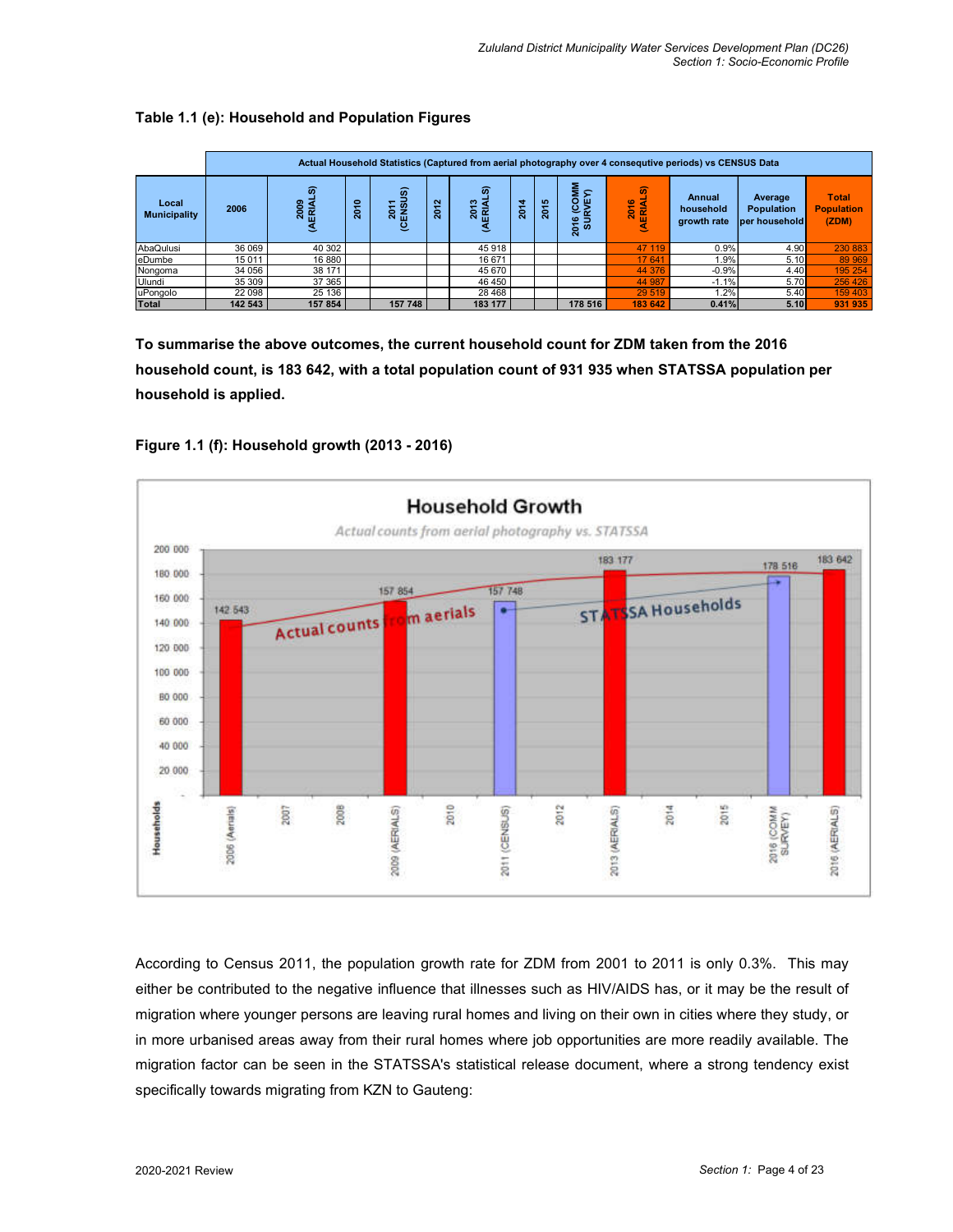#### **Figure 1.1 (g): Migration trends for KZN (Source: STATSSA)**



RICA I KNOW, THE HOME I UNDERSTAND

# Statistics

#### **Demographic trends and migration patterns:**

Demographic trends and migration patterns are difficult to predict, but when comparing household data from 2013 to 2016, there appears to be some migration from rural areas to the various urban centers in the district, as well as areas where infrastructure is provided. This is consistent with the reality that can be seen in the field, where in some rural areas up to 30% of traditional dwellings are abandoned and people have moved to areas where services are provided.

The following graph show urban and rural percentage household growth per LM in the district over a 3 year period between 2013 to 2016.

Very little growth has taken place in the urban areas, with most of the growth taken place in the rural areas.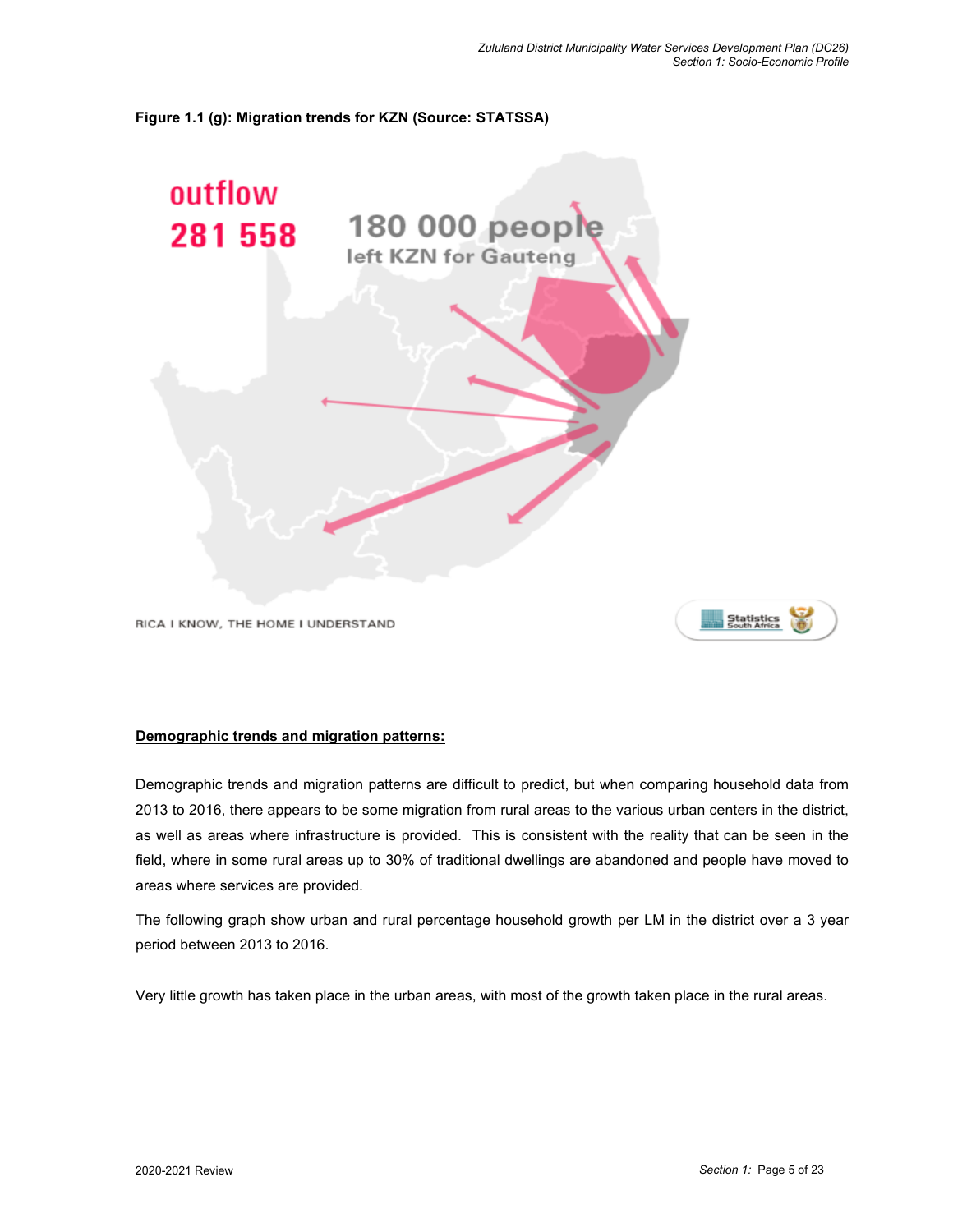

**Figure 1.1 (h): Annual Urban and Rural Household Growth per Local Municipality** 

*Data derived from 2013 and 2016 Aerial Photography (NGI)*

The 2011 Enumerated Area (EA) Census details allows the ZDM to compare its demographic analysis with that of the 2011 Census, especially in terms of actual population trends, which cannot be obtained from aerial photography. According to an overview on KZN done by STATSSA, rural-urban migration remains a "**growing phenomena**".

In Figure 1.1(h) the 2013 household count per square kilometer was compared with the latest 2016 household count. This clearly confirms the above statement from STATSSA that there is a strong migration from rural areas to urban areas (especially former township areas), or areas where infrastructure are available.

Growth trends per local municipality can be summarised as follows:

**AbaQulusi** 

High growth in the surrounding eMondlo town areas as well as in Nkongolwane. There is a substantial growth in the Kwa Shoba & Tinta's Drift areas, with a high decrease in rural households surrounding Vryheid town.

**eDumbe** 

Strong positive growth in eDumbe, Frischgewaagd & Bilanyoni.

**uPhongolo** 

High growth in Ncotshane as well as settlements all along the N2 going west towards Belgrade.

**Nongoma** 

Positive growth along the Nongoma/Hlabisa road, with an overall slight negative growth in most of the rural areas.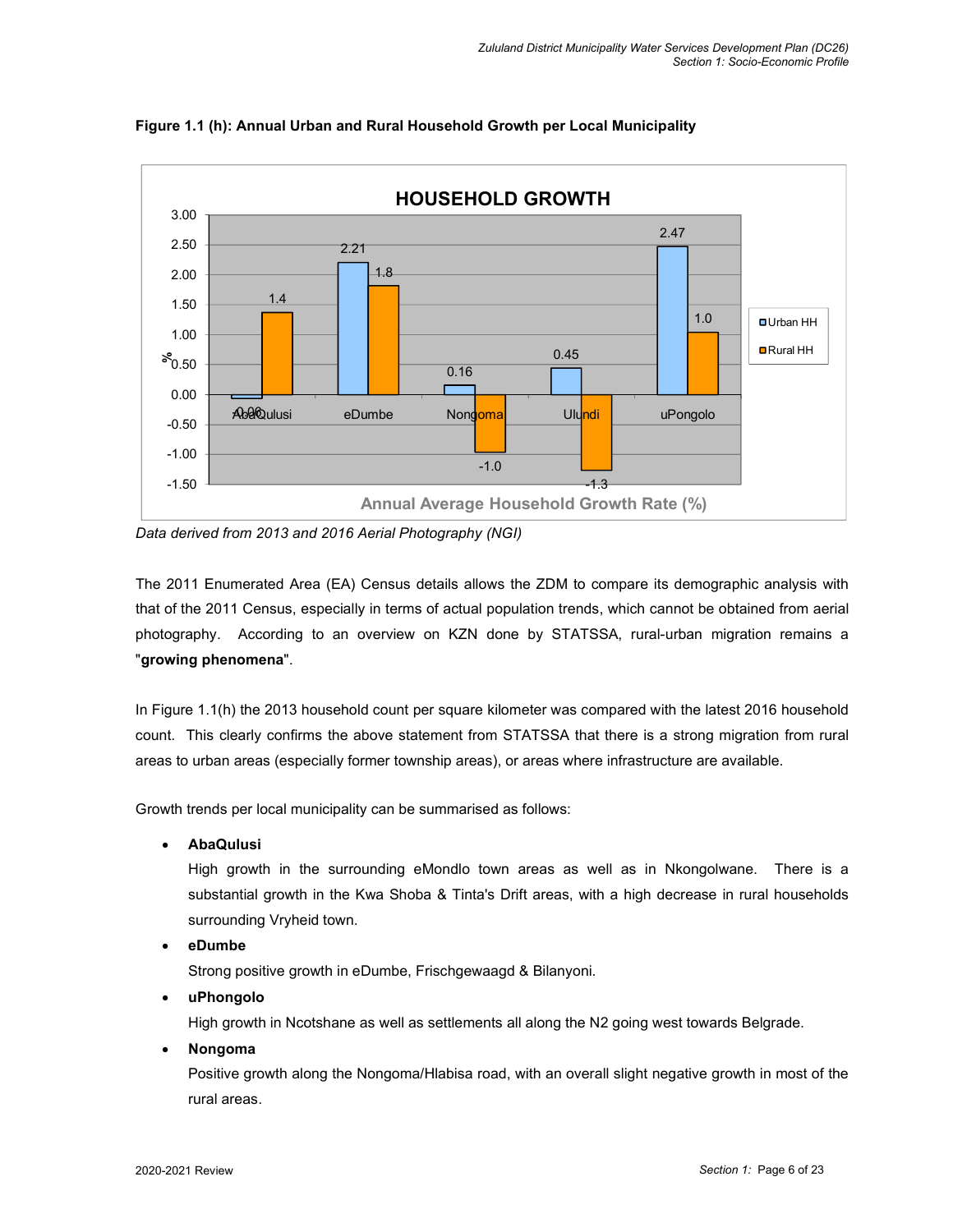#### **Ulundi**

Positive growth surrounding Ulundi town areas, with an overall slight negative growth in most of the rural areas between Ulundi and Nongoma.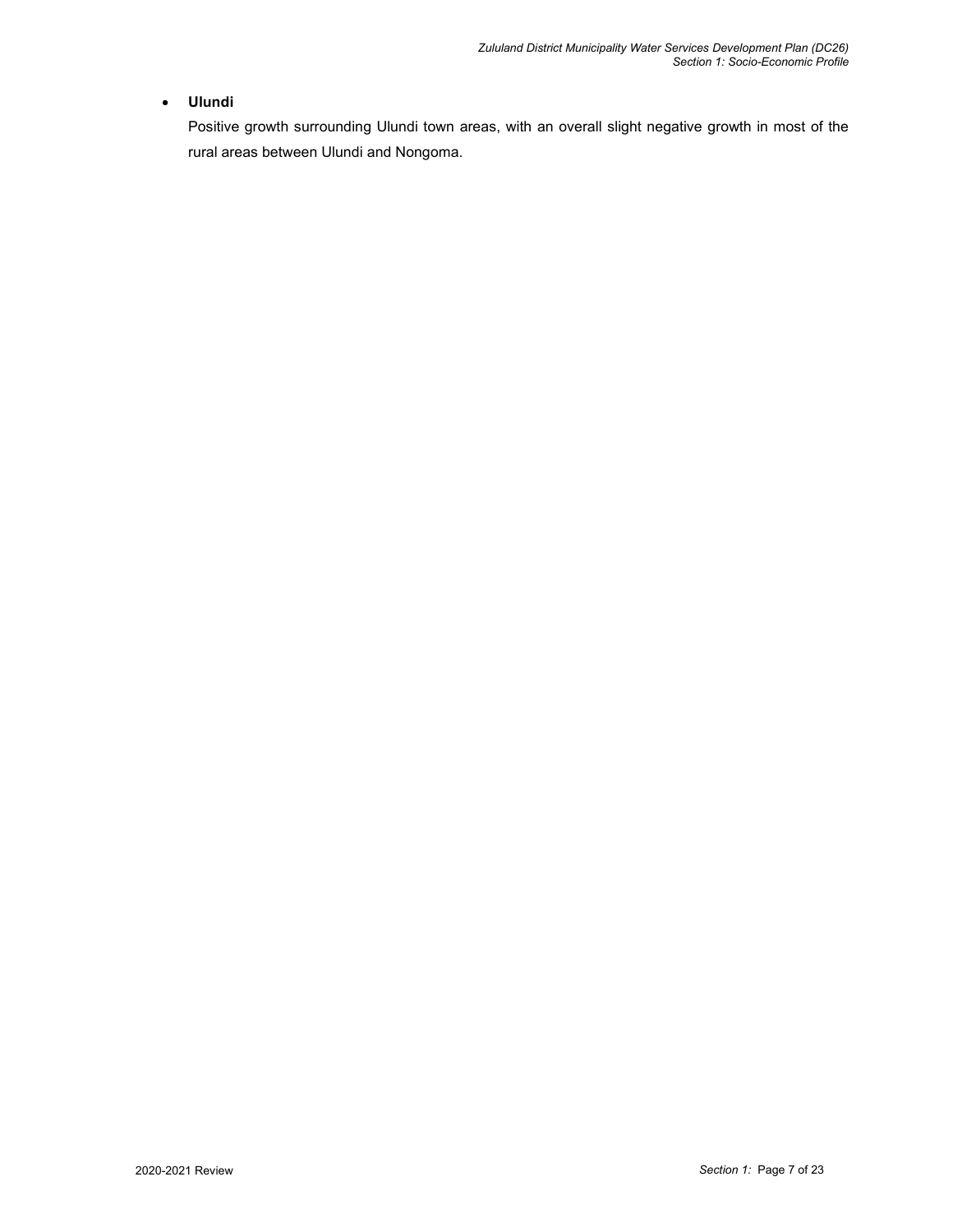

**Figure 1.1 (i): Demographic trends in household growth between 2013 and 2016** 

2020-2021 Review

*Section 1:* Page 8 of 23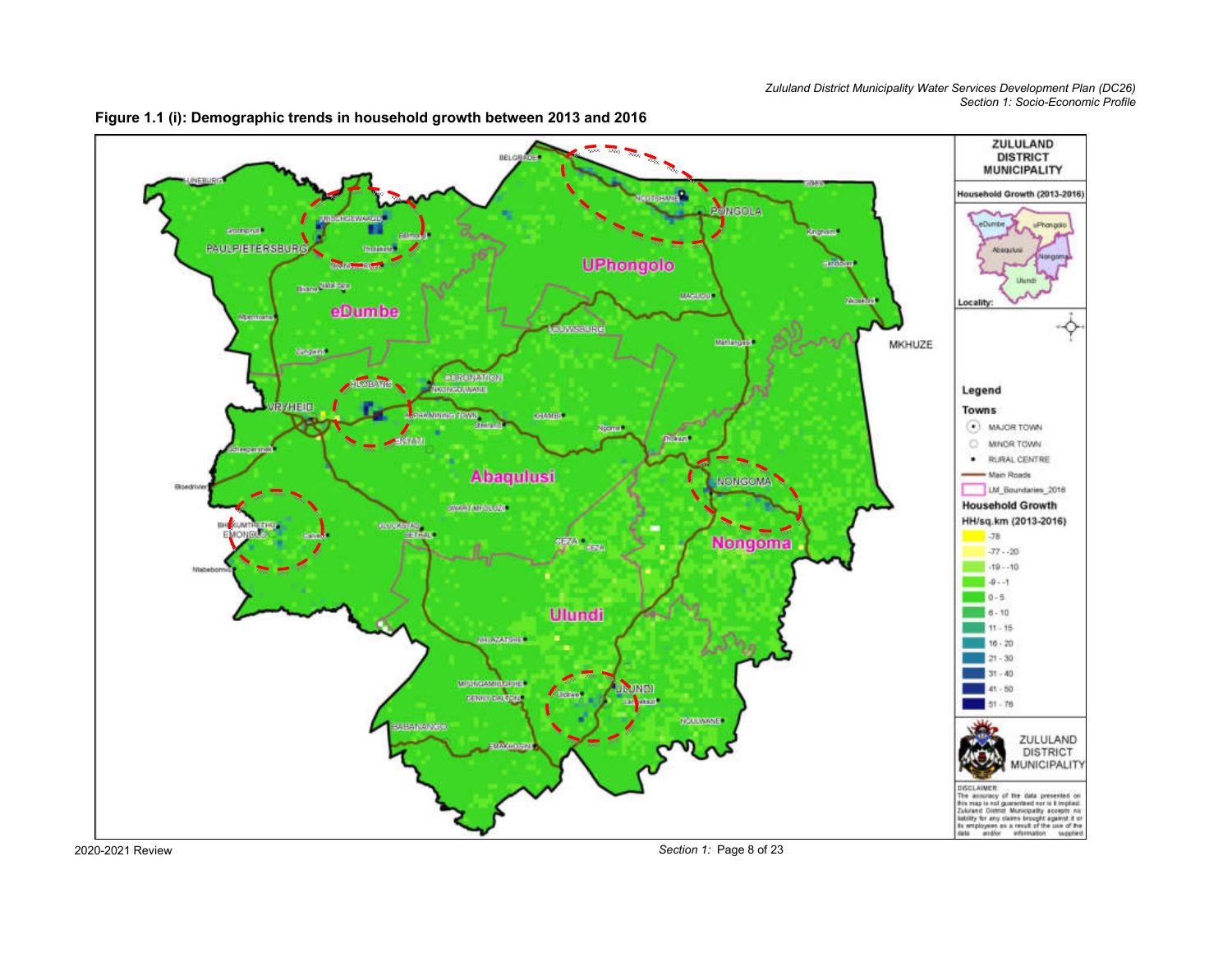



2020-2021 Review

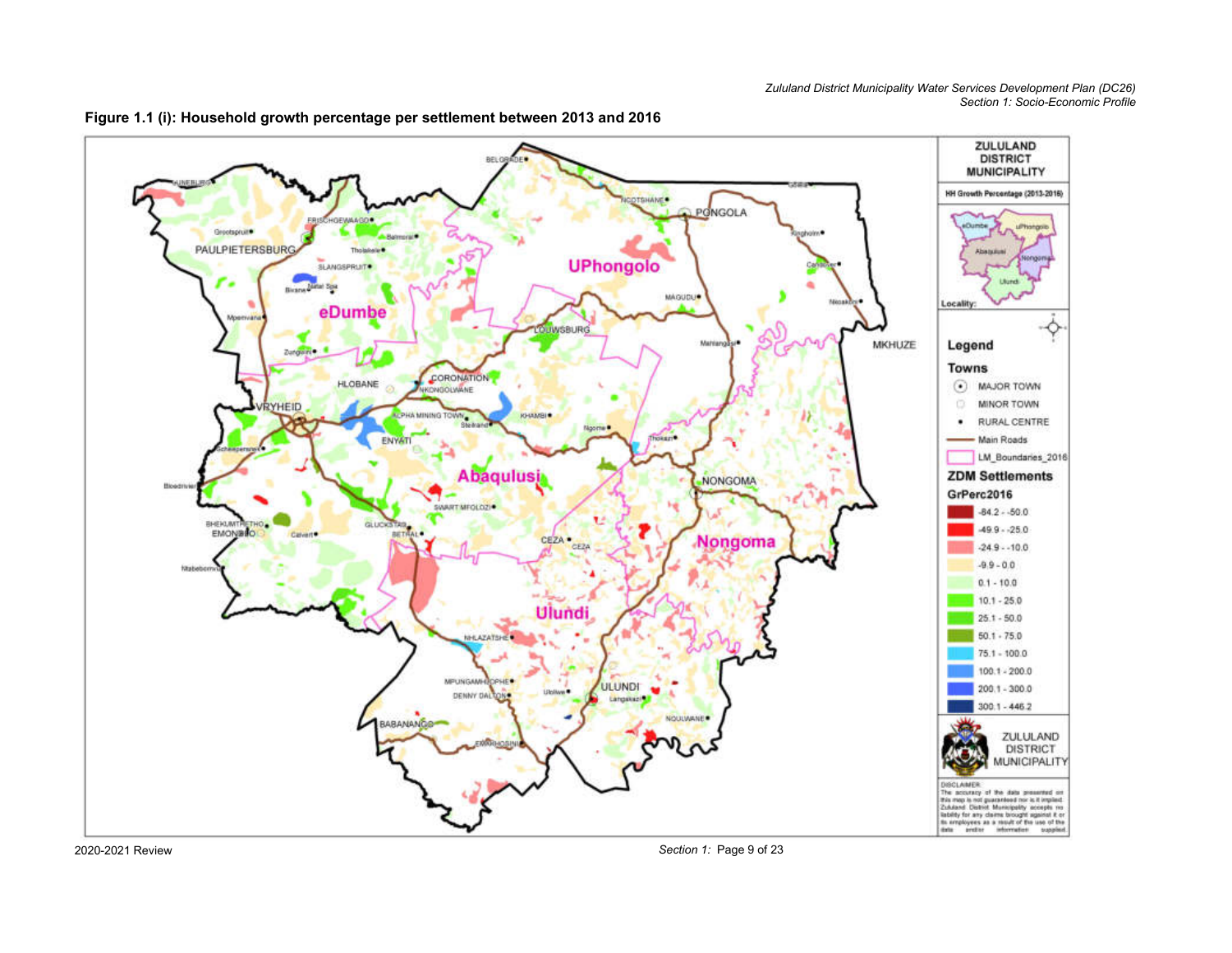

**Figure 1.1 (j): Household density map for households per square km** 

2020-2021 Review

*Section 1:* Page 10 of 23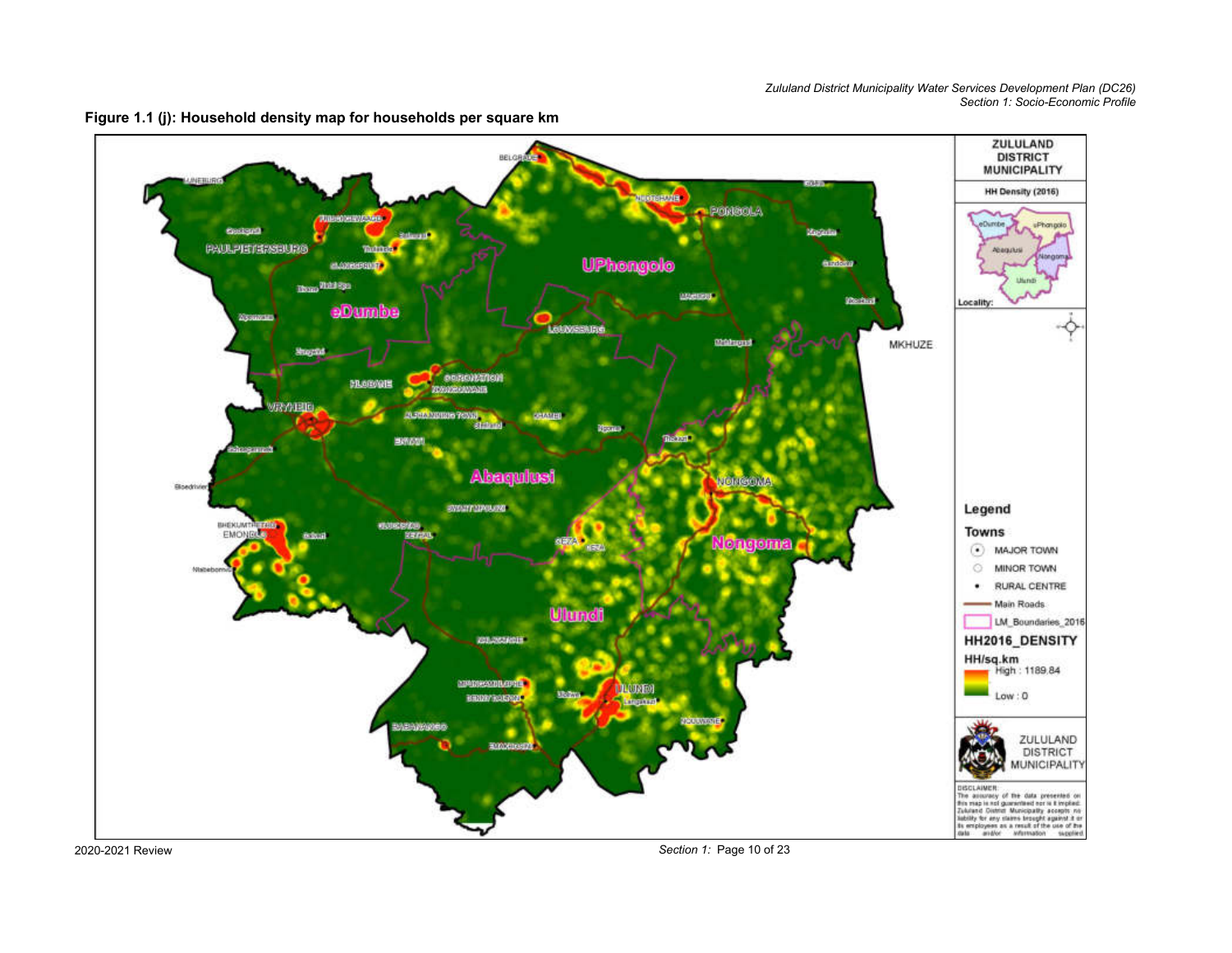#### **Settlement types:**

Existing settlement types as indicated in the provincial WSDP guidelines is summarised in the table below.

| <b>Class</b> | <b>Settlement Type</b>             | Nr of<br><b>Settlements</b> | <b>Total</b><br>households |
|--------------|------------------------------------|-----------------------------|----------------------------|
|              | Urban - Formal Town                |                             | 6425                       |
|              | Urban - For<br>hip                 | 5                           | 14 675                     |
| <b>URBAN</b> | Urban - Ex I<br>own'               | 13                          | 10 2 3 3                   |
|              | Urban - Working rown               | 6                           | 1335                       |
|              | Urban - Service Centre             | 8                           | 1549                       |
|              | Urban - Squatter Camp              |                             | 115                        |
|              | Urban Fringe - Informal Settlement | 19                          | 8906                       |
| <b>RURAL</b> | Peri-Urban - Squatter Camp         |                             | 284                        |
|              | Rural - Formal Dense > 5000        | 2                           | 3046                       |
|              | Rural - Formal Dense <5000         | 35                          | 10 3 10                    |
|              | <b>Rural - Scattered Dense</b>     | 5                           | 2612                       |
|              | Rural - Scattered Medium Density   | 5                           | 223                        |
|              | Rural - Scattered Low Density      | 59                          | 10732                      |
|              | Rural - Scattered Very Low Density | 1 1 0 6                     | 107 422                    |
|              | Rural - Scattered households       | N/A                         | 5775                       |
|              | <b>TOTAL</b>                       | 1 269                       | 183 642                    |

#### **Table 1.1 (j): Settlement Types for ZDM**

The following provides details of the urban areas situated within ZDM:

| <b>LM</b>         | <b>CLASSIFICATION</b>    | $Z-NR$         | <b>AREA</b>                   |
|-------------------|--------------------------|----------------|-------------------------------|
|                   | Urban - Formal Town      | Town9          | Louwsburg                     |
|                   |                          | Town27a        | Vryheid Town                  |
|                   |                          | Town27b        | Bhekuzulu                     |
|                   | Urban - Former Township  | Town16a        | Emondlo town                  |
|                   |                          | Town27c        | Lakeside                      |
|                   |                          | ZNew180        | Kandaspunt                    |
|                   | Urban - Service Centre   | Z846           | Mountain view                 |
| AbaQulusi         |                          | ZPM12          | Rietvlei                      |
|                   | Urban - Squatter Camp    | <b>ZMAP122</b> | Vryheid Dump Site             |
|                   |                          | ZHC5           | Boomlaer                      |
|                   |                          | Z932           | Coronation                    |
|                   | Urban - Working Town     | Z934           | Enyathi                       |
|                   |                          | Z938           | Hlobane                       |
|                   |                          | ZHC4           | Thutukani                     |
|                   |                          | ZHC8           | Vaalbank                      |
|                   | Urban - Ex Homeland Town | Z937           | Frischgewaagd                 |
| eDumbe<br>Nongoma | Urban - Formal Town      | Town8a         | Paulpietersburg Town          |
|                   | Urban - Former Township  | Town8b         | <b>Edumbe Township</b>        |
|                   | Urban - Service Centre   | Z928           | Luneburg                      |
|                   | Urban - Ex Homeland Town | Town22         | Nongoma Town                  |
|                   |                          | ZMAP26         | White City                    |
|                   |                          | Z741           | Kwazondela                    |
|                   |                          | Z931           | Mahlabathini                  |
|                   |                          | Town18-A       | Ulundi Unit A                 |
|                   |                          | Town18-B       | Ulundi Unit B                 |
| Ulundi            | Urban - Ex Homeland Town | Town18         | Ulundi Unit B1                |
|                   |                          | Town18-BA      | Ulundi Unit BA                |
|                   |                          | Town18-C       | Ulundi Unit C                 |
|                   |                          | Town18-D       | Ulundi Unit D                 |
|                   |                          | Town18-L       | Ulundi Unit L                 |
|                   | Urban - Service Centre   | Z940           | Babanango                     |
|                   | Urban - Ex Homeland Town | Z459           | Belgrade                      |
|                   | Urban - Formal Town      | Town15a        | Pongola Town                  |
| uPhongolo         | Urban - Former Township  | Town15b        | Ncotshane Township            |
|                   |                          | <b>ZMAP124</b> | Golela Border Post            |
|                   | Urban - Service Centre   | Z936           | Magudu                        |
|                   |                          | Town15c        | Pongola Town (Sugar Refinery) |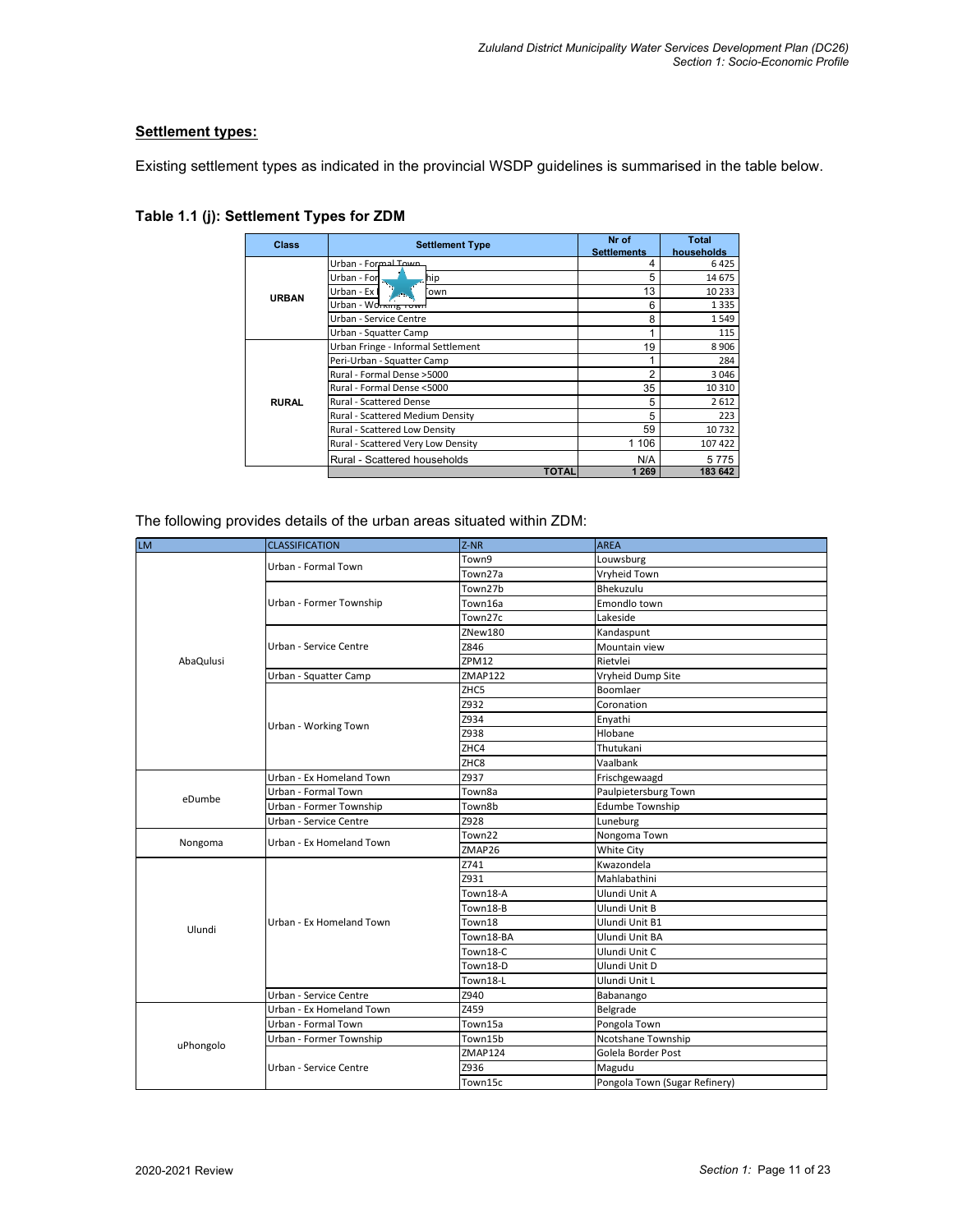ZDM has undertaken a settlement verification process to verify settlement names, boundaries settlement extensions as well as water and sanitation level of service on household level. This process was completed in April 2013, and details were incorporated in this WSDP 5-year review. Table 1.1k summarises the location of all settlements:

#### **Table 1.1 (k): Settlement Types for ZDM**

| <b>Settlement Location</b> | Nr of<br><b>Settlements</b> |
|----------------------------|-----------------------------|
| <b>Urban Towns</b>         | 27                          |
| <b>Communal Property</b>   | $\overline{27}$             |
| <b>Land Reform Areas</b>   | 75                          |
| State-owned                | $\overline{26}$             |
| <b>Tribal Areas</b>        | 857                         |
| <b>Private Land</b>        | 257                         |
| ΓΩΤΑΙ                      |                             |

A comparison map showing settlement areas in relation to land ownership can be reviewed in Figure 1.1i. A total of 170 new settlements were incorporated and prioritised into the WSDP details for rollout purposes. These include:

- **Expansion of existing settlements**
- **New settlements**
- **Additional Land Reform areas not previously catered for in the rollout programmes**.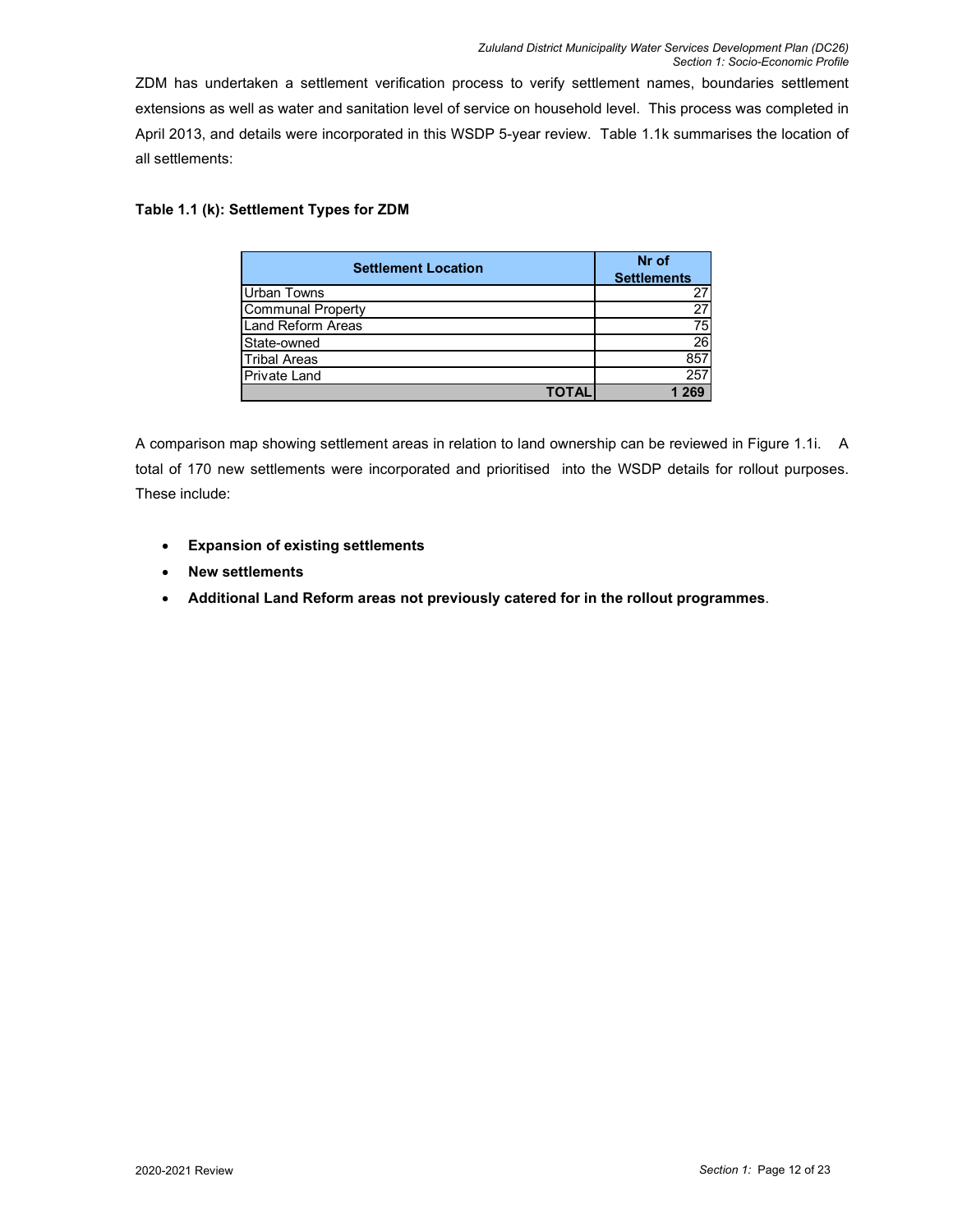#### **Figure 1.1(k) Settlement Map**



2020-2021 Review

*Section 1:* Page 13 of 23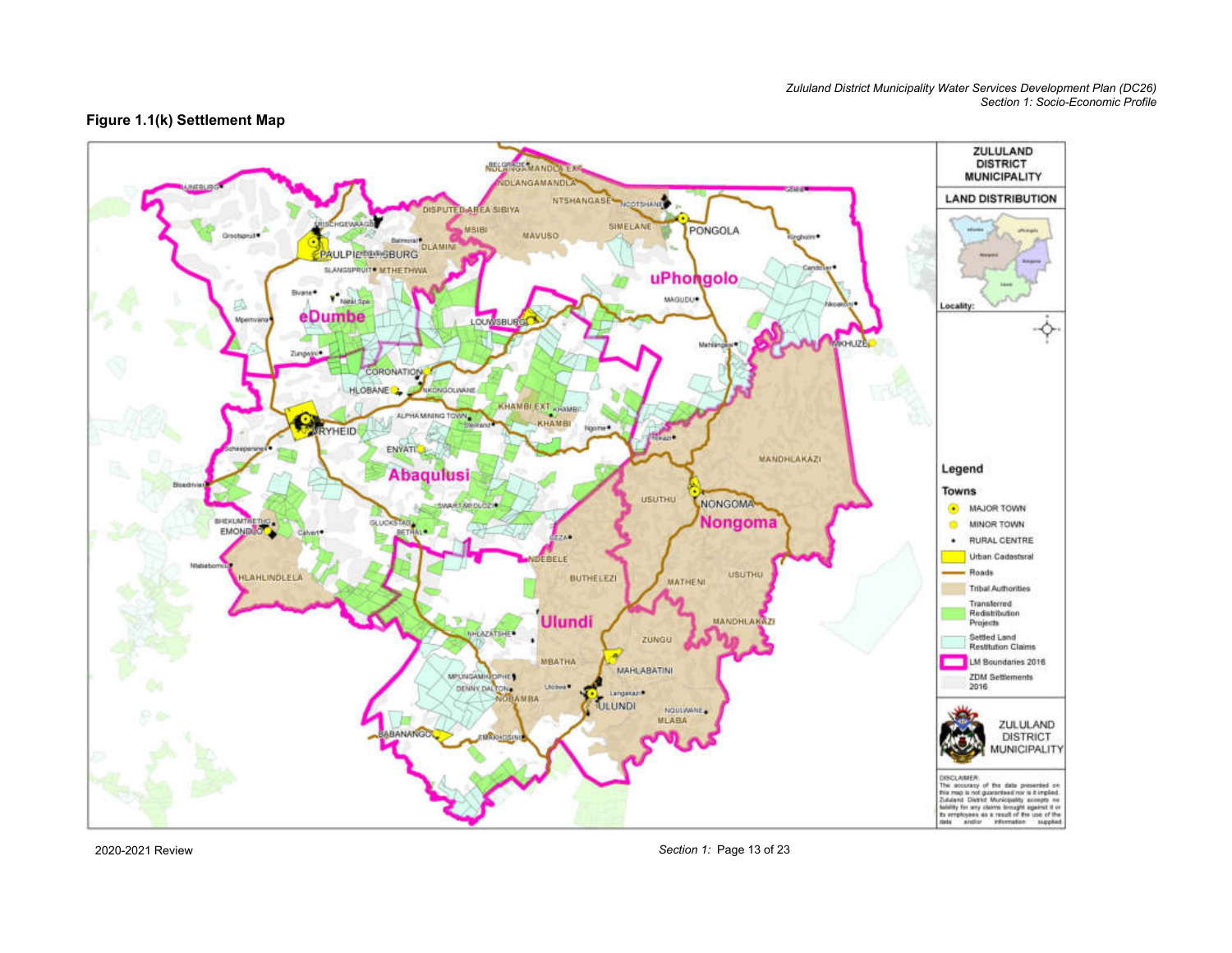#### **Age and gender profile:**

The age characteristics of the District's population are shown in the table hereunder (STATSSA 2011):



**Figure 1.1 (l): Age Groups Breakdown** 

It is evitable that the majority of population is between the age of 0 to 19. This may be contributed to school students leaving their homes to study or look for work opportunities.

*Source: Census 2011*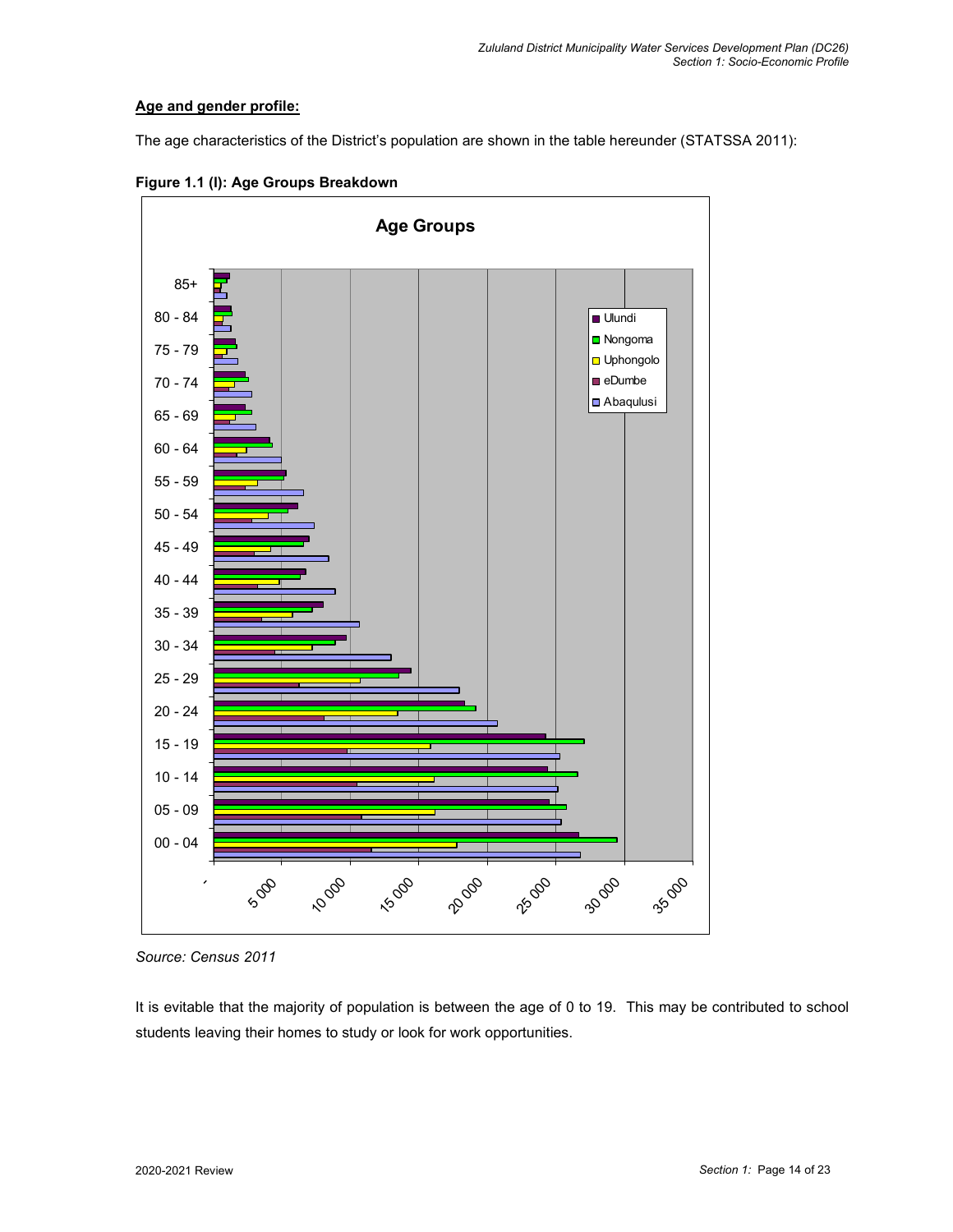

#### **Figure 1.1 (m): Gender Breakdown**

*Source: Census 2011* 

The male and female population is very close to one another, with the biggest difference in Nongoma and Ulundi.

## **1.2 Health**

Water is the essence of life. A person requires a sufficient quantity of good quality water to maintain a state of good health; therefore the provision and quality of water services is required to ensure a sufficient standard of health and hygiene. The quality of water supplied must be sufficient to maintain good health, and sanitation services must provide households with hygienic conditions that will not harbour disease.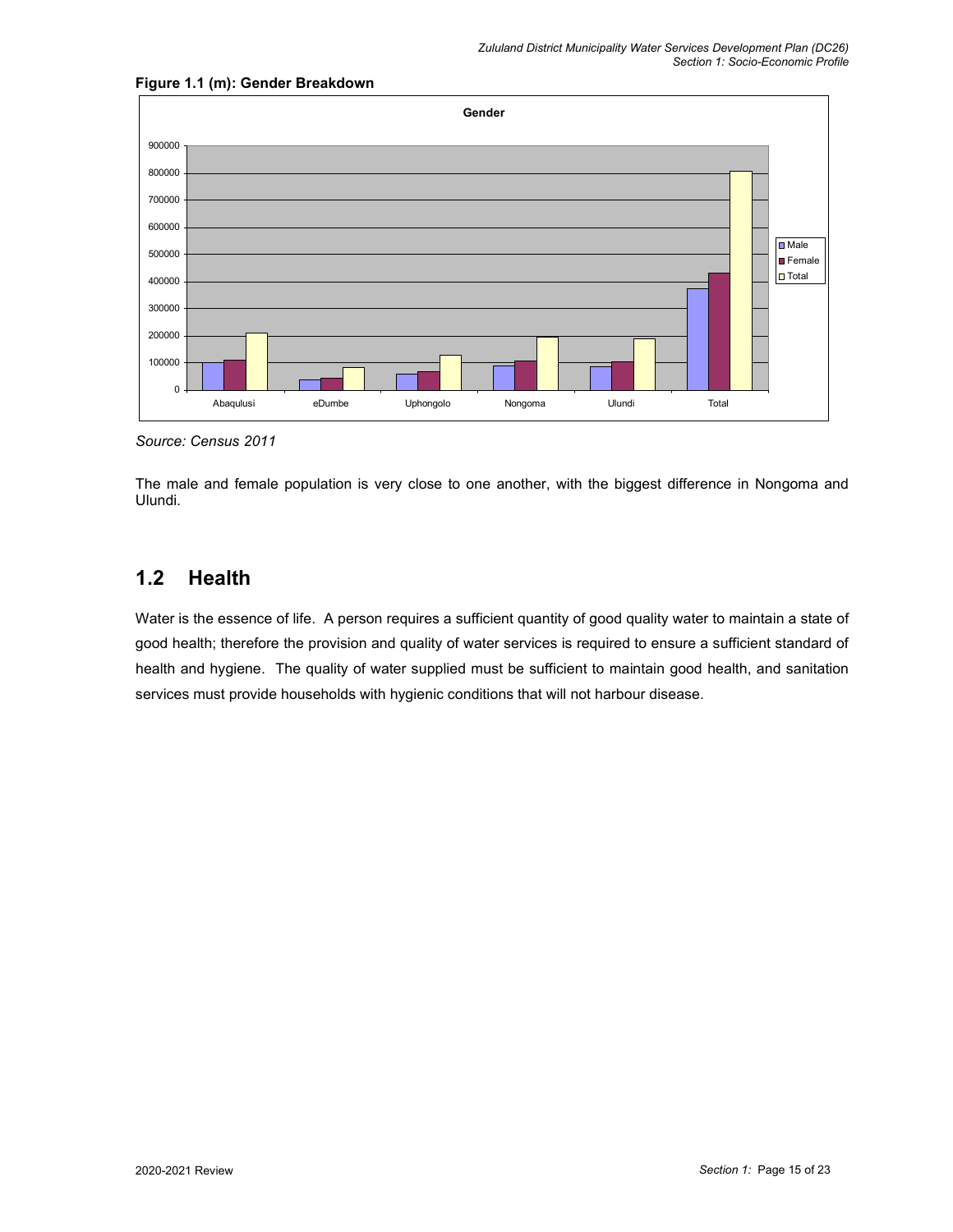It is very important to consider the prevalence of **HIV/Aids** and the impact it has on the socio-economic conditions of the District. HIV/Aids will have a significant negative impact on the whole South African society and with Zululand being no exception. The implications are as follows:

- KwaZulu-Natal's present share of the South African population is about 21%. This is expected to remain constant over the next 20 years under a "low impact" HIV/AIDS scenario, according to the DBSA.
- However, KZN had the highest recorded HIV-positive rate in the country between 1997 and 1999, indicating that the impact is likely to be more severe than in the rest of South Africa, rather than less so. The Department of Health national statistics estimated KZN's HIV prevalence rate at 32,5% in 1999.
- The KZN's Office of the Premier reports that 'the prevalence appears to be higher among women than among men. Women are infected considerably earlier than men. Among women, prevalence rises sharply from about 15 years, reaches a peak at 25-30 years then begins to taper off. Among men, it rises sharply from about 20 years then peaks from about 35-40.
- This suggests that older boys and men are infecting large numbers of young women and girls. There is also survey evidence that, for a significant percentage of youth, sexual activity commences at very young ages.' In geographic terms, the highest prevalence rates in KZN were found in Pietermaritzburg (35%), Durban (34,8%), Jozini (32,7%), Ulundi (32,3) and Ladysmith (31,8%).

## **1.3 Employment and income**

The following table and figure provides a comparative breakdown of the annual household income in the Zululand District Municipality. From the chart it is clear that the majority of people earn less than R400 per month, with a small percentage earning up to R1600.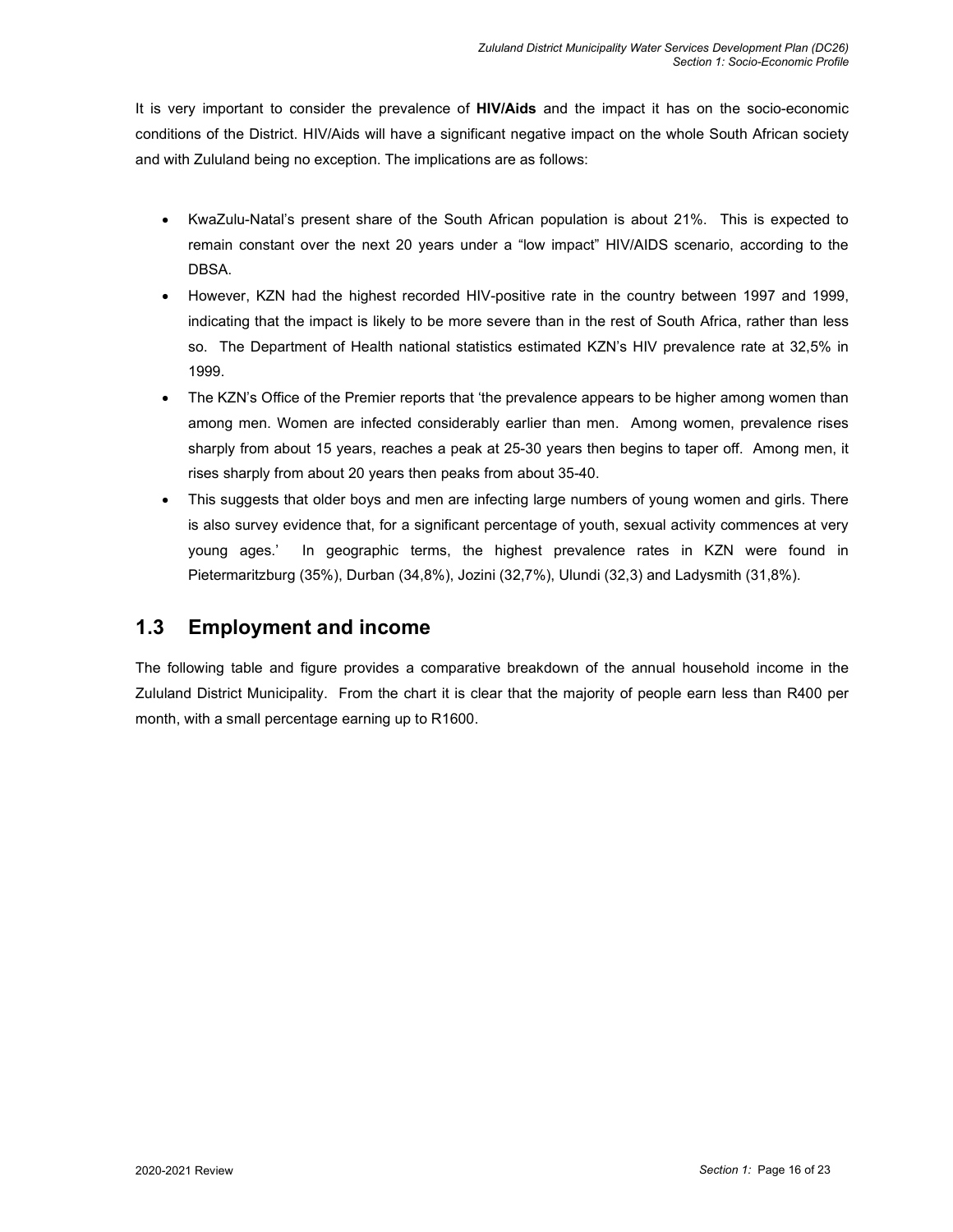

**Figure 1.3 (a): Household Income Breakdown for the ZDM** 

*Source: Census 2011*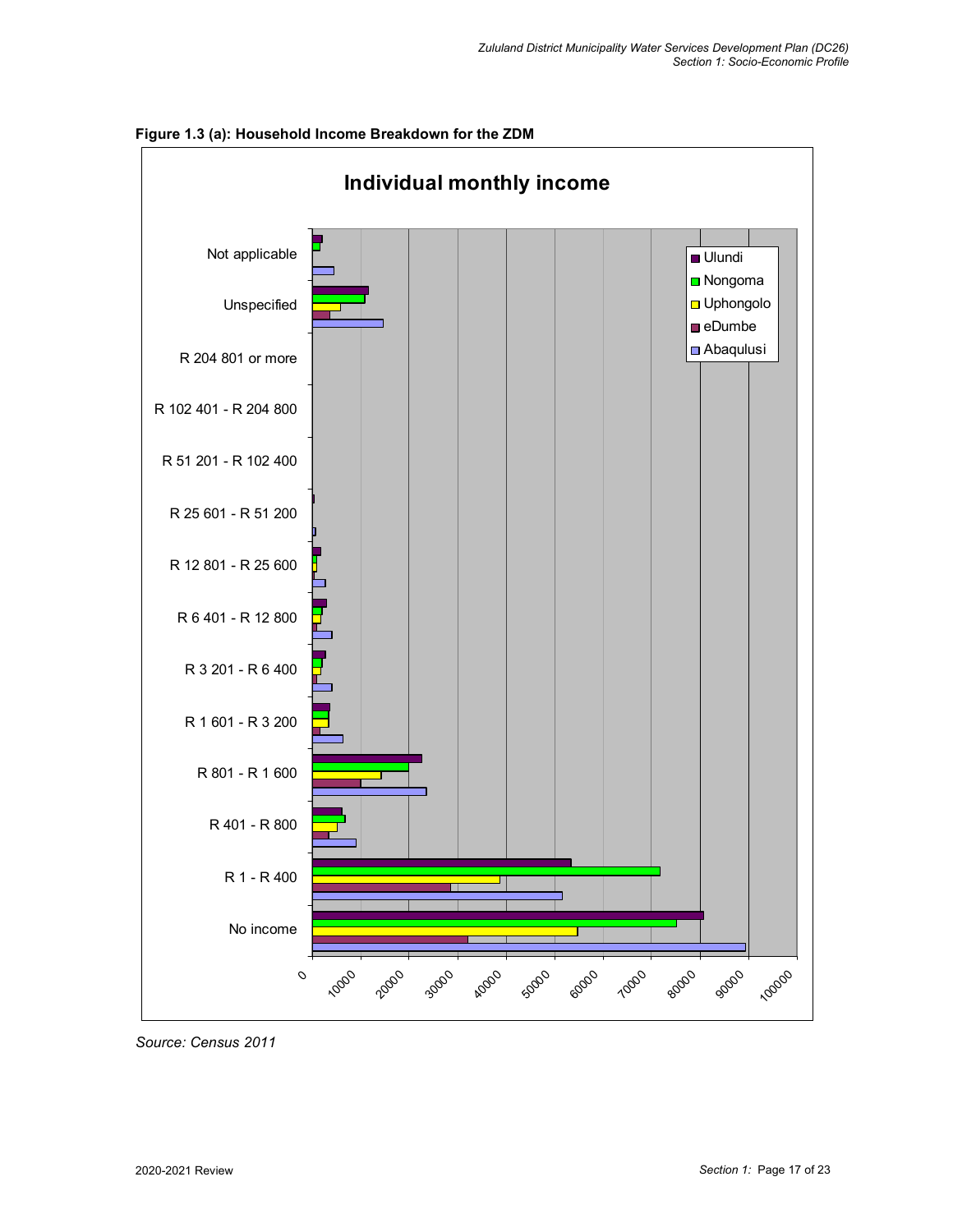Employment levels are shown in the following table. A high percentage of population has no schooling.



**Figure 1.3 (b): Levels of Employment** 

*Source: Census 2011* 

A very small percentage of the total population has full-time employment. This, together with very low income per person, as well as a high percentage of people with their highest level of education below Grade 12, contribute to a poor socio-economic standing for the ZDM area.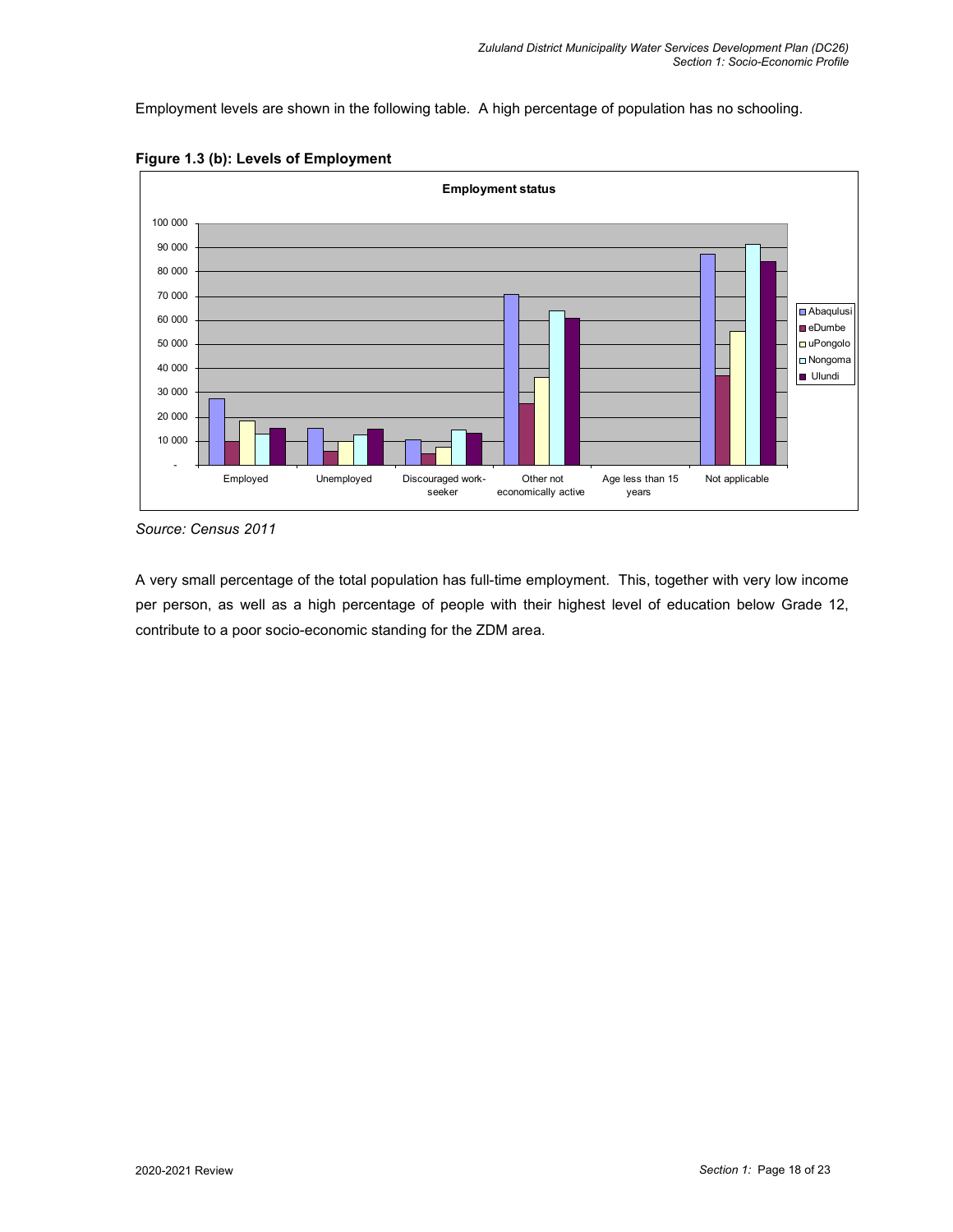

**Figure 1.3 (c): Levels of education** 

*Source: Census 2011*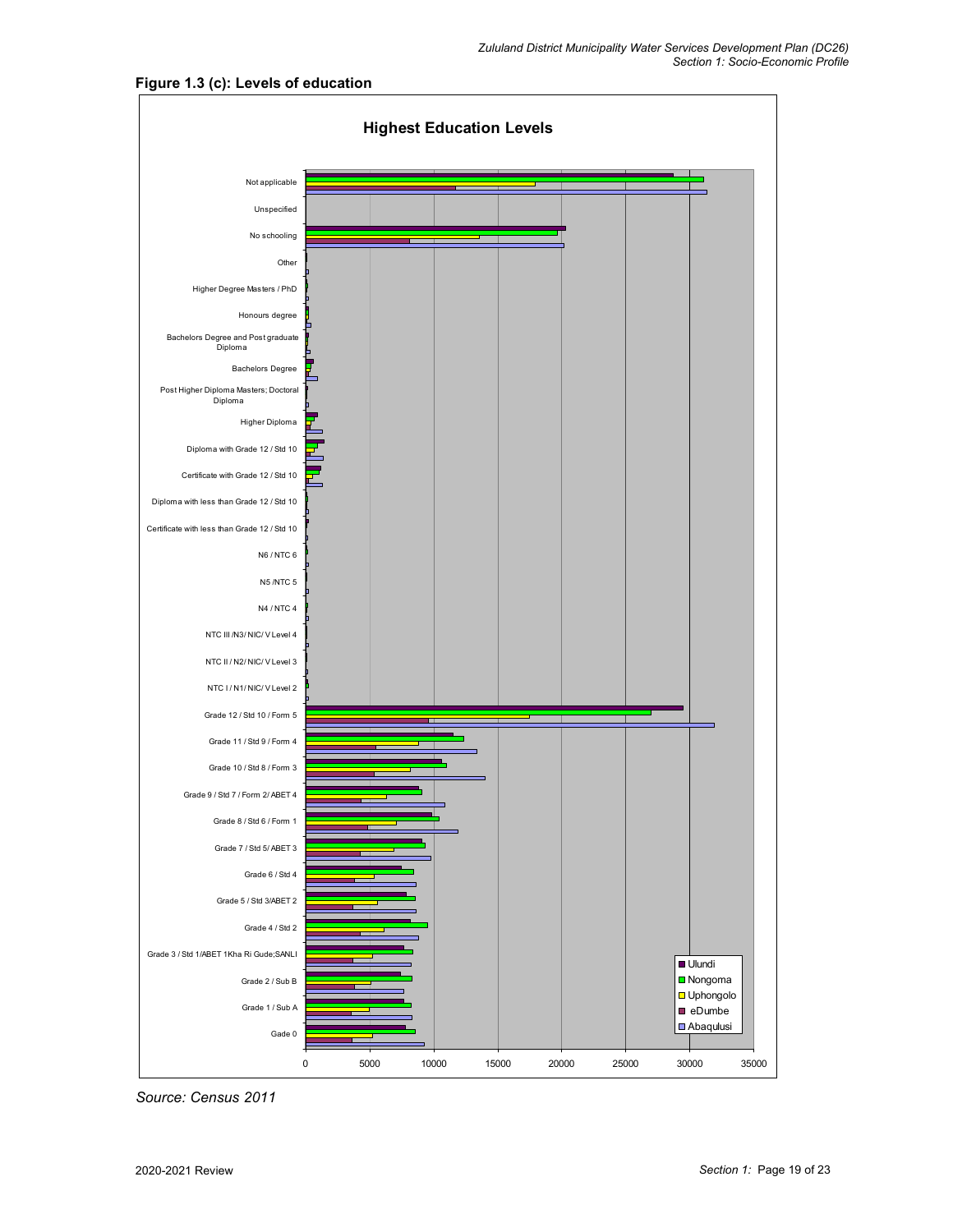#### **Definition of a poor (indigent) household**

The definition of a poor household in terms of water services is required to assist the ZDM in the implementation of free basic water and sanitation, and the efficient, effective and sustainable use of the equitable share. The poor household definition relates to income poverty, or the lack of sufficient income to satisfy basic and essential needs such as food, clothing, energy and shelter. This definition therefore should be in line with the ZDM's Indigent Policy that is used for all free basic services, and usually relates to the total monthly household income.

In terms of a National Government policy, free basic water relates to a level of water supply derived from the World Health Organisation standard (25 litres per person per day) that is sufficient to promote a healthy living. Based on an average household of 8 persons, this amounts to 6,000 litres (or 6 kl) per household per month. As part of free basic sanitation, the National policy deals with level of service only. However, the long-term O&M component still requires clarification. Although a broad national policy commitment exists to extend free basic services to all households, poor households, for whom free basic services represent a significant poverty alleviation measure, are the primary targets. In addition, the ZDM must ensure long-term sustainability in the implementation of these policies. Taking into account the socio-economic standing of persons living within the ZDM area of jurisdiction, the potential income and expenditure for water services, and the contribution of equitable share, the ZDM poor household definition is set out below.

#### **Proposed definition of poor household (indigent) by the municipality:**

#### **All households earning a combined income of less than R 1 600 per month.**

The following map depicts an overview of the approximate percentage indigent households per community within ZDM. The 2011 STATSSA Census income statistics were used to derive a percentage indigent households per Small Area (SAL). These figures were interpolated over to the local communities within each SAL. Shortcomings with this methodology include community boundaries expanding across more than one SAL area and also more than one SAL area within a single community. The outcomes therefore do not always represent a 100% reflection of the desired outcome, but is mostly prevalent within the urban town areas. Areas in question have been adapted as far as possible to compensate for this shortcoming.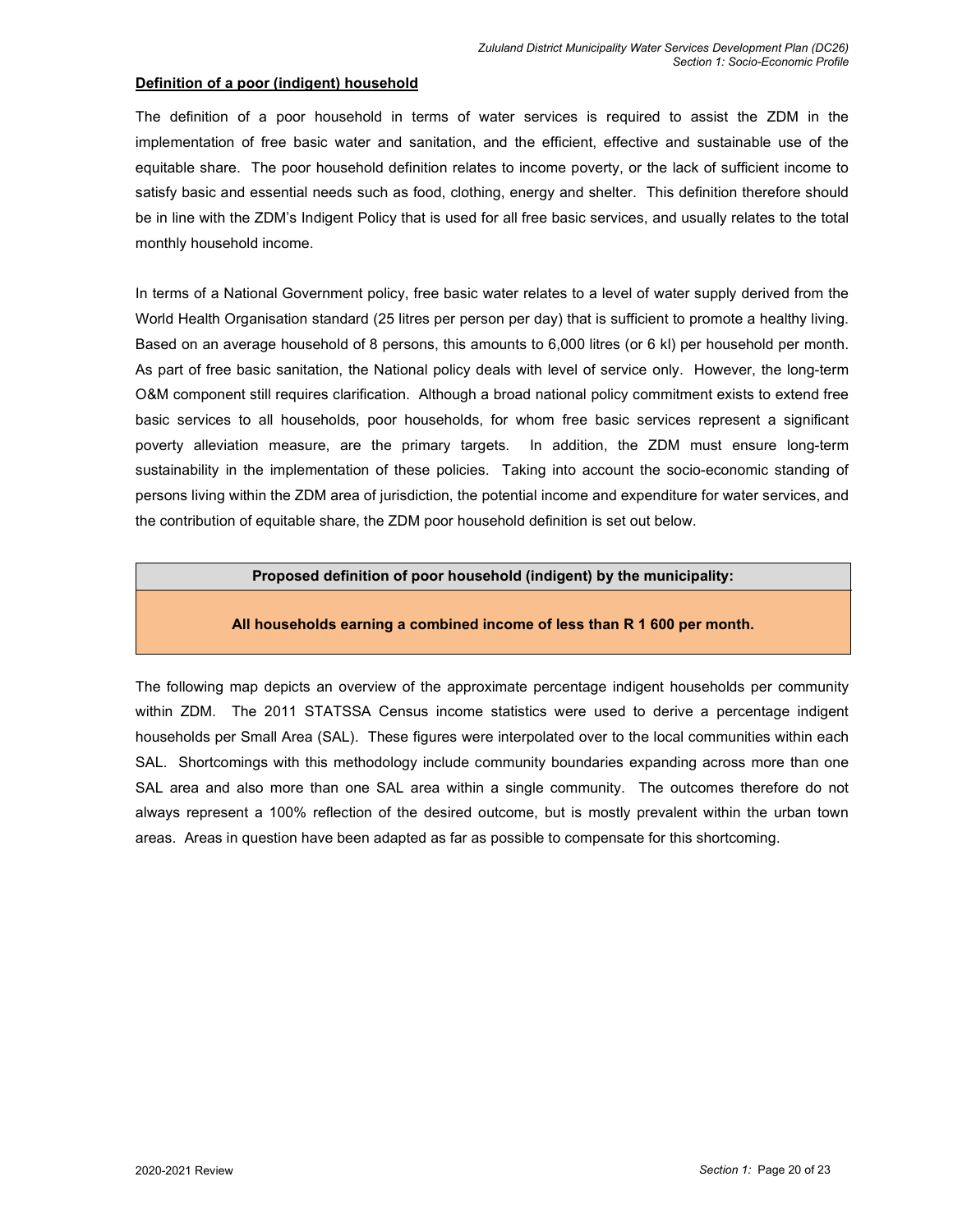Figure 1.3 (c): Percentage Indigent Households per Community



2020-2021 Review

*Section 1:* Page 21 of 23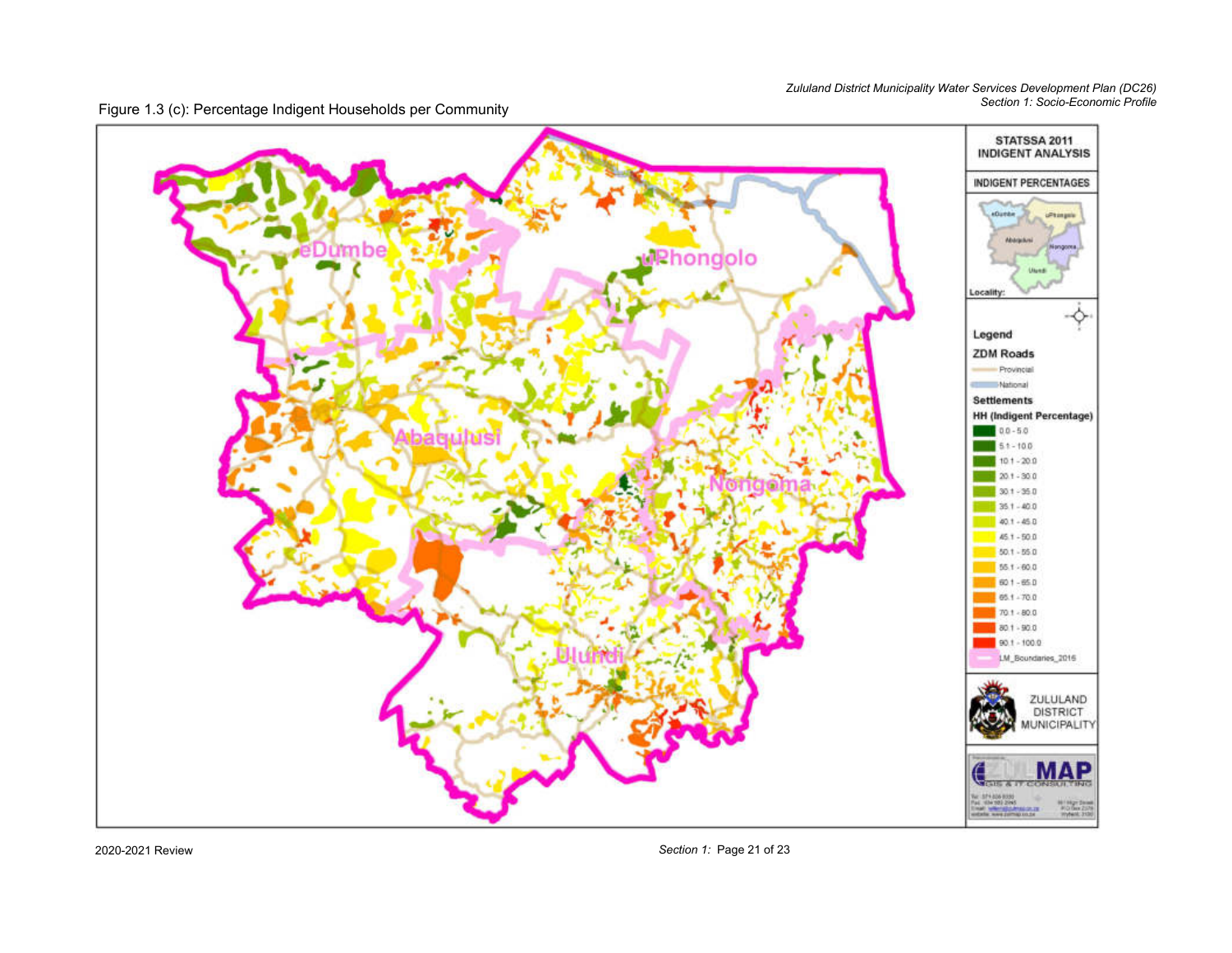## **1.4 Economic sectors, GGP contribution and employment**

The ZDM constitutes 16% of the area and ±8.5% of the population of KZN. The contribution to the Gross Geographic Product (GGP) of the province and that of individual sectors to the current local GGP still needs to be assessed. The relative contribution of each sector during the 1990s, highlight the dominance of mining and quarrying. However, owing to the effects of open market policy on coal mining and agriculture the ZDM experienced an economic decline in these sectors during the late 1990s. Nevertheless, over this period agriculture, social services and trade have increased their contribution to employment, whereas manufacturing has decrease its contribution and mining has remained the same.

| Table 1.4 (a): Economic sector contribution to GGP. |  |  |  |  |  |
|-----------------------------------------------------|--|--|--|--|--|
|-----------------------------------------------------|--|--|--|--|--|

| <b>Economic sector</b>                         | Total no. of | No. of local |
|------------------------------------------------|--------------|--------------|
|                                                | employees    | employees    |
| Government                                     | Unknown      | Unknown      |
| Manufacturing                                  | 3 2 2 3      | 3 2 2 3      |
| Retail/Trade (incl. Tourism)                   | 7539         | 7539         |
| Farming/Agriculture                            | 11 276       | 11 276       |
| Utilities (power $\overline{\&}$ water supply) | 391          | 391          |
| Mining                                         | 1673         | 1673         |
| Social services                                | 18 2 11      | 18 2 11      |
| Finance                                        | 3 2 9 2      | 3 2 9 2      |
| Transport & communications                     | 2838         | 2838         |
| Construction                                   | 2 7 2 7      | 2 7 2 7      |
| Total*                                         | 51 1 70      |              |

*\*These values do not include the person employed within private households or undetermined categories – Census 2001.* 

#### **Table 1.4 (b): GGP and employment by type of economic activity (1994 and 1996).**

|                        |                                  | % of GGP<br>1994 | $%$ of<br><b>Employment</b><br>1996 | $%$ of<br><b>Employment</b><br>2001 |
|------------------------|----------------------------------|------------------|-------------------------------------|-------------------------------------|
|                        | Agriculture, forestry, fishing   | 12,4             | 12.1                                | 16.9                                |
| <b>Primary Sector</b>  | Mining & quarrying               | 31,8             | 2.5                                 | 2.5                                 |
|                        | Manufacturing                    | 4,2              | 17.1                                | 4.8                                 |
| Secondary<br>Sector    | Utilities (power & water supply) | 0,2              | 0.7                                 | 0.6                                 |
|                        | Construction                     | 2,0              | 4.2                                 | 4.1                                 |
|                        | Retail/Trade                     | 12,9             | 9.7                                 | 11.3                                |
|                        | Transport & communications       | 13,9             | 5.5                                 | 4.2                                 |
| <b>Tertiary Sector</b> | Finance                          | 7,0              | 4.8                                 | 4.9                                 |
|                        | Government & social services     | 15,6             | 17.1                                | 27.2                                |
|                        | Private households               | N.A              | 8.8                                 | 9.7                                 |
|                        | Unspecified/unknown              | N.A              | 17.5                                | 13.8                                |
| <b>TOTAL</b>           |                                  | 100,0            | 100,0                               | 100,0                               |